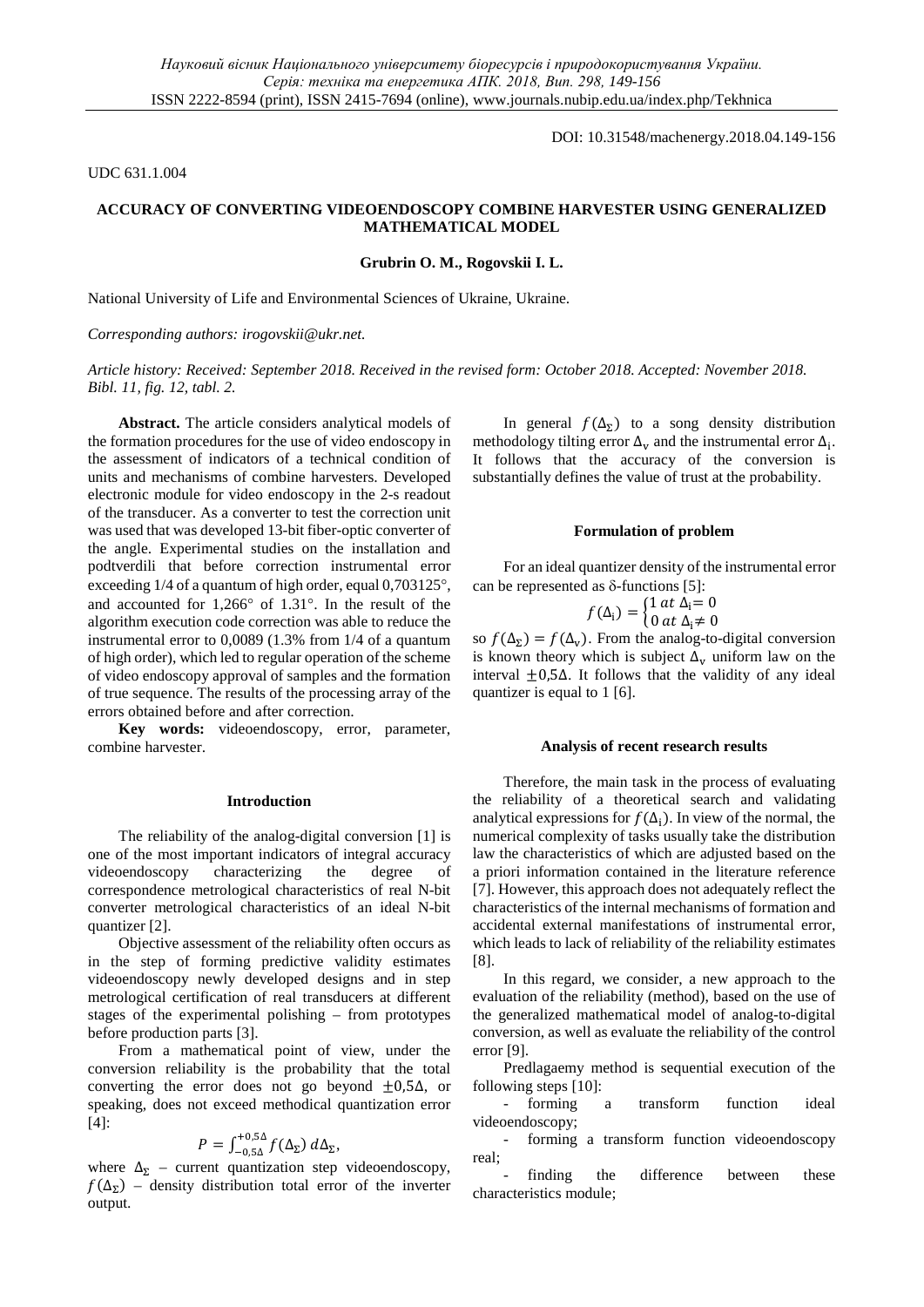forming a numeric array of instrumental errors.

About memo that the implementation of this method of evaluation of reliability can both software and hardware.

In [11] have shown that a generalized mathematical model of the real videoendoscopy can be represented as:

 $N(\alpha) = \sum_{i=1}^{n} F_i \left[ V(\alpha, c^0, \Delta c) \right] q_i.$ 

## **Purpose of research**

Experimental study was to determine the effect of the proposed correction circuit for conversion accuracy. To test the correction algorithms were used as virtual modeling program modules and designed.

## **Results of research**

Under normal conditions, each quantum instrumental error is considered as a systematic, a plurality of rays across (over the entire range of measurement) as a random variable.

The graph of an ideal quantizer conversion is shown in Figure and the solid line, and the function of converting real videoendoscopy found.



**Fig. 1.** Errors in the analog-digital conversion.

Expression defines the necessary correlation between the reference information and the verified characteristics converters based on the required reliability of the control error, taking into account the reliability of the inverter output reference code (Fig. 2).

In this paper, virtual modeling software packages and hardware were designed and used for experimental verification and validation, theoretical results.



**Fig. 2.** Graphs allowable instrumental error depending on a predetermined number of bits and reliability conversion.

As a hardware-based was developed in selected ONIL 5 SSAU 8-bit fiber optic digital converter angle PCF-VP-8. To create on the basis of the converter videoendoscopy with structural algorithmic correction developed an original electronic module that allows implement the described in this paper how proactive correction.

Hand (Fig. 3) image videoendoscopy PCF-VP-8 and creates an electronic module.



**Fig. 3.** Converter PCF-VP-8 with the electronic module proactive indications correction.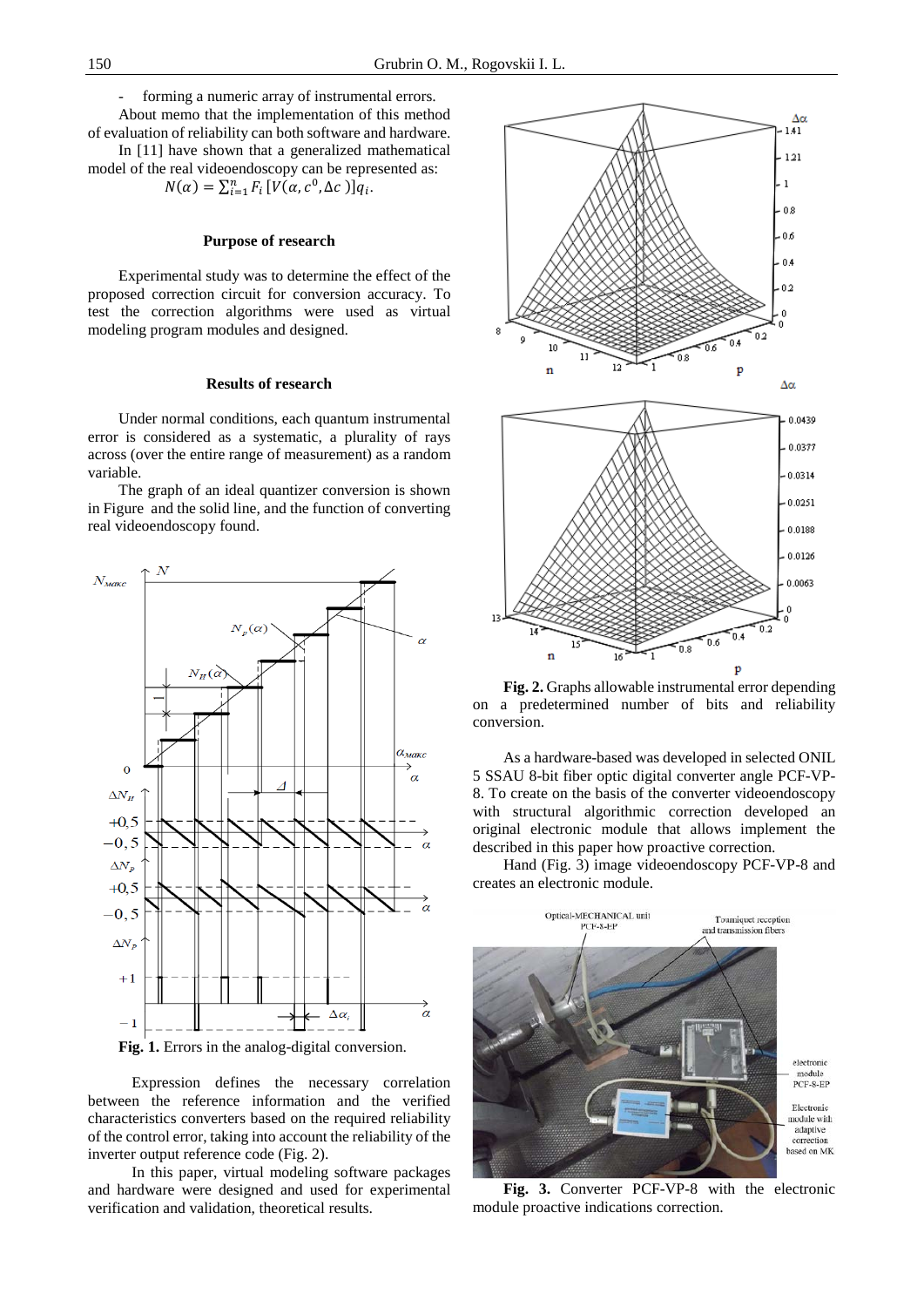Comprises eight reception and transmission waveguides (coming and going to an electronic module, respectively), combined in a common harness, whereby the optical radiation is applied to the information reading point code with the code wheel tracks. The ends of the transmitting fibers are arranged on the read line and installed in the handpiece. The ends of the receiving fibers at the tip are installed opposite ends of the corresponding transmission fibers. CD is mounted on the measuring shaft in the bearing. Receiving optical fibers are combined into a bundle, which is part of transceivers harness. The output end of the receiving optical fibers are optically coupled to photodetectors electronic unit. Coded disk drive PCF-EP-8 is formed by photolithography of a thin nickel foil 80 microns thick deposited on its surface layer by electrochemical deposition.

The design of the code disk videoendoscopy PCF-VP-8. nickel 2-5 microns thick. The use of metal code disc instead of glass offers a number of advantages, which include:

- low mass and correspondingly low moment of inertia;

- at resistant to shock loads and vibrations;

- possibility of the CD by soldering, welding, clamping fastening screws, etc.;

- obtaining seating surfaces in a single process with produce code pattern with a high accuracy of dimensions of both the pattern and the seating surfaces (-2 microns);

- atmenshenie losses of optical radiation due to the absence of reflections from the surfaces of transparent and opaque portions of the code pattern on the CD, and also, reducing the gap between the transmitting and receiving ends of the optical fibers (the total clearance can be reduced to 0.5 mm).

Hand suffered coded pattern to form 8-bit inverse Gray code, wherein the logic "0" correspond to the transparent areas, and a logic "1" correspond to the opaque regions of the code tracks. Note that this fabrication technique provides CD that it is closed geometric figure. This eliminates the need for bridges that can reduce the size and the disc drive as a whole.

The height of the code tracks is determined by the capabilities of the optimal placement of the transmitting and receiving ends of the radiating elements and readout system. For this inverter is equal to 1 mm.

Tmayor, the maximum diameter of the CD does not exceed 15 mm at an internal landing hole equal to 7.5 mm withosnost transmitting and receiving ends of the optical fibers is provided by the technological features of the structural elements of fastening ferrules of the fiber optic cable.

The construction of a fiber optic cable.

The fiber optic cable used in the converter PCF-VP-8, 16 comprises monofilament fibers, of which 8 are used for transmission, and the other – for receiving the modulated radiation (Fig. 4).

When manufacture of the multichannel optical fiber communication lines, designed to read information from the multi-bit code masks VOTSPU transmitting portion is made as a fiber-optic optical collector, optically connected to the radiator. In this case the input ends of optical fibers arranged generally capillary installed in a ferrule.



**Fig. 4.** The structure of the fiber-optic cable videoendoscopy PCF-VP-8: 1 - cable sheath of organic silicon-rubber; 2 - central reinforcing core; 3 - fibers; 4 - core optical fibers.

Input optical radiation from the radiation source (see. Fig. 5) is carried out directly in the core package of 8 optical fibers, crimped metal sleeves and summed through the capillary to the LED. This embodiment provides a simple construction with an acceptable level of power loss.



**Fig. 5.** Input optical radiation in videoendoscopy PCF-VP-8: 1 - transmitting a bundle of optical fibers; 2, 5 - crimped metallic sleeve; 3 - core optical fiber; 4 - capillary; 6 - emitting LED.

Pass the 8 optical fibers on one end side of the electronic module embedded in the manifold with a bore diameter, with a diameter conjugate used emitter. At the other end (from the opto-mechanical unit) are terminated with a landing tips adjust diameters 2.5 - 0.002 mm.

The output ends of the receiving fibers terminated with an electronic module neyustirovannymi tipped with bore diameter of 2.8 mm for mating with an electronic module photodetectors.

Uses monofilament type CCF 150/100 125/50 or CCF. The fiber-optic cable. Cable length defined by the distance spacing the controlled object, and an electronic data processing unit. The whole bundle of fibers encased in a protective shell of organic silicon rubber. The external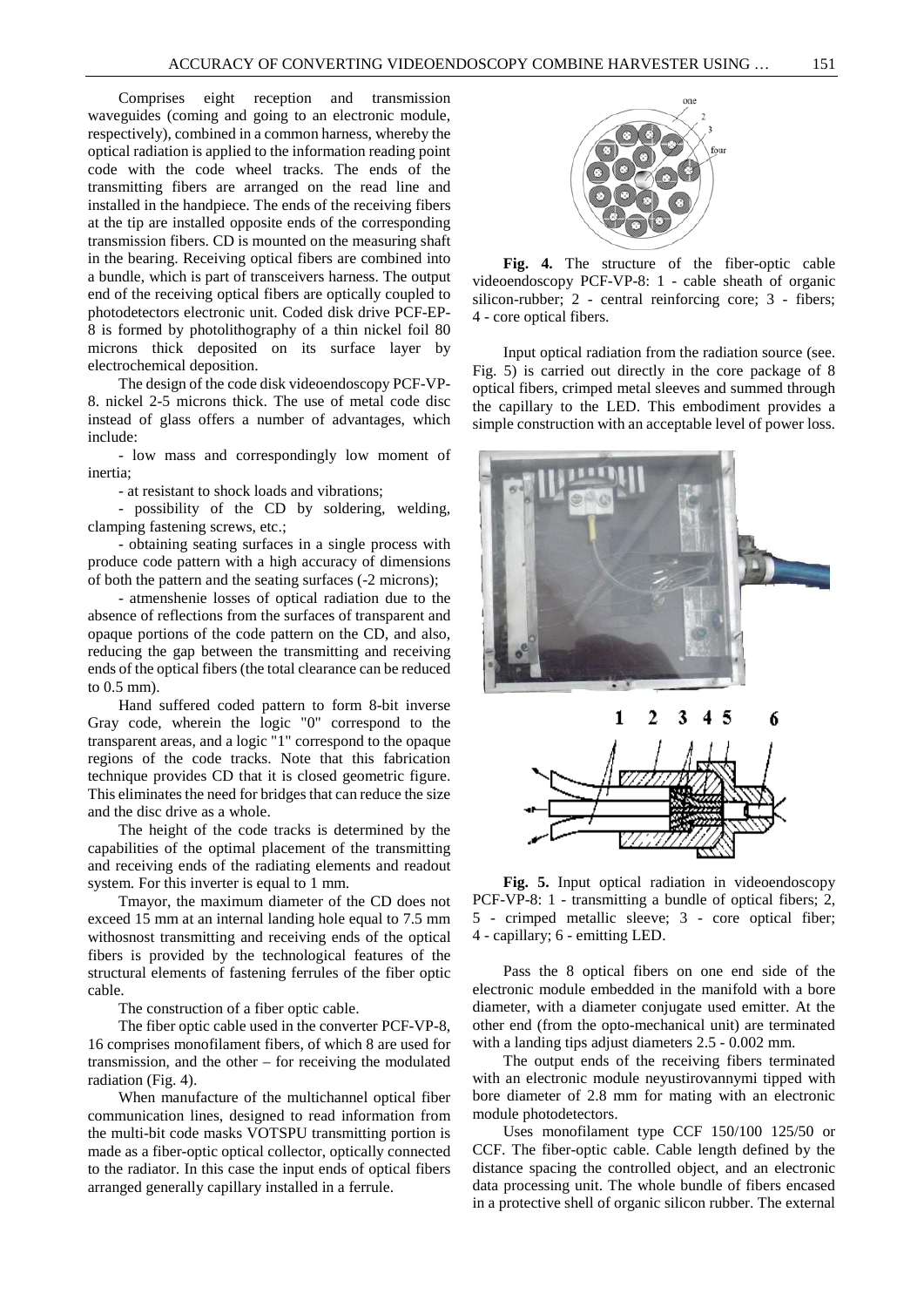diameter is 11 mm.

Cspruce experimental study was to determine the effect of the proposed correction circuit for conversion accuracy. To test the correction algorithms were used as virtual modeling program modules (PM), and designed to KEM PUF- VP-8.

To check the functioning of the developed algorithms surveyed "classical" EM PCF-VP-8 and KEM. Error numerical array obtained via automated installation executed on the basis of optical EDC-dividing head 60. In an exemplary photoelectric transducer used 14-bit converter angle PPFE-14 "Mekhitar" (Fig. 6).





**Fig. 6.** Calibration unit (a), the photoelectric converter 14-bit angle PPFE-14 "Mkhitar" (b)

The results of measurements of optical power at the outputs of waveguides PUF-VP-8 without correction are presented in Table 1. Measurement of optical signals carried through a digital optical power meter OM3-65.

**Table 1.** Results of measurement of optical power in the PCF-EP-8 without correction.

| Channel        | Power radiation in the<br>entered channel<br>PaboutFri, nW |
|----------------|------------------------------------------------------------|
|                |                                                            |
| $\mathfrak{D}$ | 58                                                         |
| 3              | 93                                                         |
|                | 42                                                         |
|                | 85                                                         |
|                | 107                                                        |
|                |                                                            |
|                |                                                            |

The above data were used for numerical simulation of corrective actions.

Table 2 shows the results of a numerical experiment of error correction, caused by the uneven division of the optical power of the radiator in Y-coupler.

**Table 2.** Results adjusted optical power based on numerical experiment.

| Channel | Power radiation in the<br>entered channel<br>$P_{about Fri}$ , nW |
|---------|-------------------------------------------------------------------|
|         | 99                                                                |
| 2       | 102                                                               |
| 3       | 102                                                               |
|         | 101                                                               |
|         | 102                                                               |
| 6       | 102                                                               |
|         | 101                                                               |
|         | 100                                                               |

Table 2 is seen that after this kind of autocorrection dispersion of the optical powers at the outputs fibers significantly decreased (from 60 nW to 3).

Hand Fig. 7 shows a histogram of the distribution of the error total error before and after correction.



**Fig. 7.** The histogram distribution error PCF-VP-8: a) of correction; b) after correction of the radiation capacity.

As follows from Fig. 7 and to correct the shape of the histogram is close to a normal distribution. The reliability of the output code in this case is 0.67, the maximum absolute error 1.62 after applying correction the accuracy of the output code videoendoscopy increased to 0.92.

Thus, when using this method, the correction accuracy of the output code videoendoscopy increased 1.37 times, the error has decreased by 1.76.

Note that to achieve full compensation instrumental error correction method of the uneven division transmitter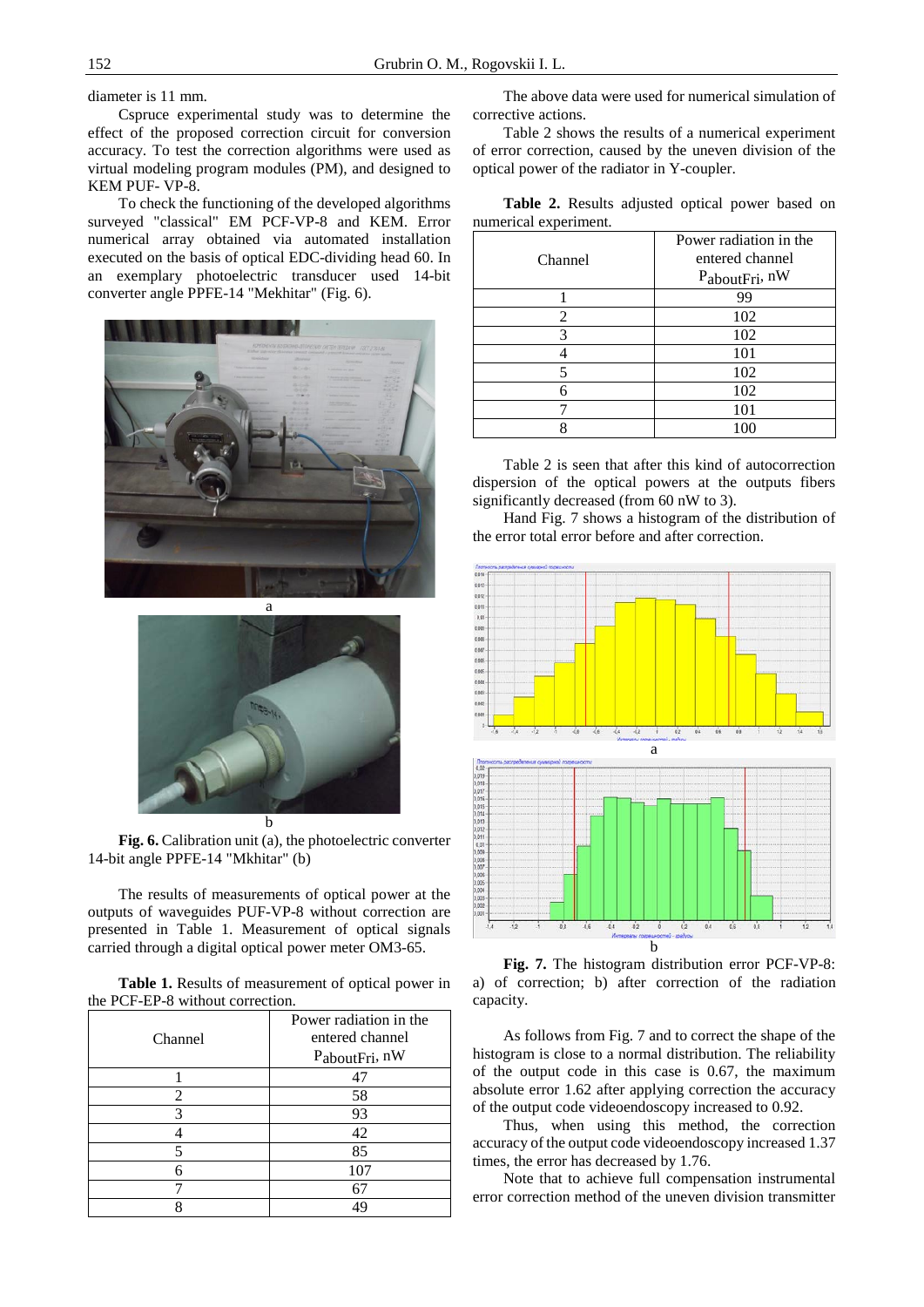optical power in the Y-coupler is generally not possible. This is due to the fact that in addition to the unevenness factor of the input radiation into fiber optic link, to affect the conversion result a number of other instrumental errors that are not corrected with this method.

To implement this type of correction algorithms are used, as shown in Fig. 8 (numerical experiment) and one (natural experiment).

Verification data before and after the correction was performed using a test version «OptoElectronic Workspace» (Figure 8). Retrieves data from the installation converters with EDC-60 provides tools «CONER», created by the author in the year 2017 and renovated in 2018 to test the results of this thesis (Fig. 8).



**Fig. 8.** PIC processing primary data calibration unit: a) coner, b) OptoElectronic Workspace.

Histograms after applying the correction method in the virtual mdressed shown in Fig. 9 and Fig. 10 PCF-VP-8 KEM. From the Fig. 9 is follows that the accuracy of the output code videoendoscopy after applying this type of compensation has increased from 0.67 to 1.



**Fig. 9.** The histogram distribution error PCF-VP-8 in the virtual simulation after correction algorithm thresholds of comparators.



**Fig. 10.** The histogram distribution error PCF-VP-8, with full-scale experiment after correction "modified" algorithm thresholds.

In this case, it should be noted that the difference between the virtual and field experiments due to some simplifications virtual model, in particular, not all simulated factors that introduce errors in the operation of EM (e.g., ADC and DAC relied ideal quantizers corresponding to the bit). However, it should be noted that the difference between the minimum and reliability in the full-scale software and virtual experiments was not more than 0.8%.

Designed electronic module for PCF-EP-8 can be used in the composition 2. As the base 2 videoendoscopy for testing correcting unit used in the developed-5 ONIL SSAU 13- bit fiber optic transducer angle PCF-VP-13, a block diagram is shown in Fig. 10.

In this videoendoscopy exit ends of optical fibers transmitting (SS) are disposed in the openings counting disk (CD) opposite the respective information reading points with a code disk (CD) (Fig. 10).

Unlike the PCF converter VI-8-coded disc videoendoscopy PCF-Bn 13 comprises 6 tracks coarse frame constructed in accordance with the mask and the inverse Gray code, accurate reading one track disposed on the periphery of the code disc (Fig. 10).

To make the construction the necessary rigidity and flatness of the plane of the code disk is connected with a code carrier substrate (NPC).

HKP represents a monolithic construction consisting of two concentric annular webs, between which the code field, which is a concentric code track formed in accordance with the mask CD. All opaque portions of code tracks NKP connected directly or through each other and with the inner outer annular webs forming the closed geometric figure that provides at an appropriate thickness HKP its necessary mechanical rigidity and strength. Thus the deviation from flatness at the appropriate NCP its thickness is comparable with glass KD.

Figure HKP pattern repeats CD with the only difference that the angular dimensions HKP webs made with guaranteed negative tolerance relative to sizes corresponding elements KD. Figure executed in NLO electroerosion method with the working instrument thickness 0.5-0.8 mm, which provides a guaranteed negative tolerance webs NKP when driving tool according to a nominal dimension of the boundary boxes. Precision CD etching with high accuracy to form a boundary shift of the output code defined within the boundaries of the code disk elements. HKP and KD are rigidly interconnected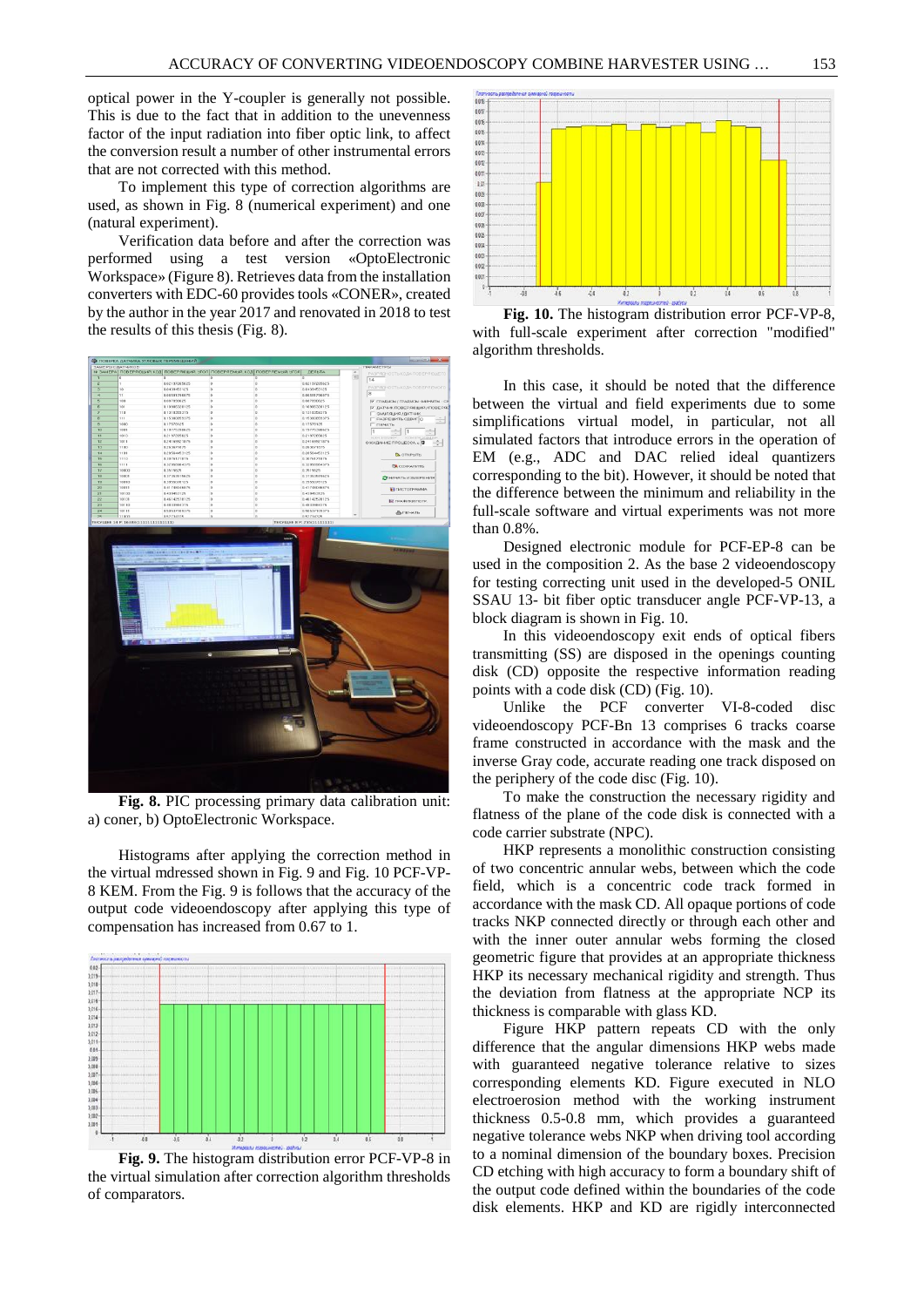along a plane so that the midpoints of their respective code elements coincide. The height of the code tracks is determined by the capabilities of the optimal placement of the transmitting and receiving ends of the radiating elements and readout system.

Tmayor, the maximum diameter of the CD does not exceed 50 mm at an internal landing opening equal to 6 mm.

Alignment of transmitting and receiving ends of the optical fibers is provided by the technological features of the structural elements of fastening ferrules of the fiber optic cable.

Reading disk (CD) is made of similar technology. It comprises apertures located opposite the information reading point to the CD and provides an optical connection between the transmitting and receiving optical fibers. SD still fortified on transmitter housing part.

Harness receiving fibers CP transmits modulated optical signals to the reference coarse fotousiliteley located on board PUF- VP-13 carrying out the conversion of the photocurrent into proportional voltage signals to them. These signals are applied to the inputs integrated in CEM 8-channel 10-bit ADC (signals d0...d5).



**Fig. 11.** Histogram distribution error GO PCF-VP-13 under full-scale experiment before correction code GO.



**Fig. 12.** The histogram distribution error GO PCF-VP-13, with full-scale experiment after correction "modified" algorithm thresholds.

The maximum number of bits accurately determined reference positional accuracy and stability of the main and auxiliary signals, the nonlinearity of the information signal and bit ADC.

The sample Followed PCF-VP-13 defective coded disc was used, which is known to manufacture errors exceed allowable mismatch error of samples equal to 1/4 period MSB accurate reading. This circumstance has led to inconsistent dispensing codes coarse and fine readings, and hence inoperable converter as a whole. The main purpose of the experiment was to ensure regular functioning of the inverter due to a manufacturing error correction code disk channel coarse reference.

As can be seen, investigated the PCF-VP-13 comprises opto-mechanical module (OMM), optical cable and an electronic module board. receiving the optical fibers of cable exits are separated by respective photodetectors, disposed within openings multichannel optical coupler. Inputs 8 channel ADC unit correcting conductors are connected through the input terminal X1. To the outputs of coarse fotousiliteley channels (CS) and precise (TO) samples. accurate reference signals are digitized in the ADC and is converted into a precise reference code in accordance. Output signals fotousiliteley GO after implementing the correction algorithm are converted into code CS.

The schema matching samples and the formation of the true sequence the output code values, which was not observed before connecting CEM. Results array processing errors obtained before and after correction are shown in Fig. 11 and Fig. 12. If the accuracy of the Civil Code to the use of correction was 0.793 after correction it was 0.984.

#### **Conclusions**

1. The analysis metrological characteristics videoendoscopy expressions are obtained depending on the required error videoendoscopy validity bit depth conversion and back, as well as the expression for the error reliability.

2. Virtual experiments and field tests have shown:

- developed algorithms and MC of the program can reduce the effect of the total instrumental error of 2.17 times (1.626 to 0.747);

- code to increase reliability of the output videoendoscopy PCF-EP-8 with the created electronic module MC on the basis of a result of AT91SAM7S256 autocorrection and circuit techniques is possible in times of 1.47-0.67 to 0.983;

2. Provided and tested the ability to work to create an electronic module comprising a videoendoscopy while retaining all the benefits of auto-correction.

3. By virtual simulation tools videoendoscopy and software-tool kit will significantly reduce complexity and shorten development time and auto-correction algorithms and methods.

### **References**

1. *Boyko, A. I., Novitskiy, A. V.* (2018). Mathematical model of reliability of human-machine system under reduced efficiency of its work is generalized. Machinery & Energetics. Journal of Production Research. Kyiv. Ukraine. Vol. 9, No 3. 97-101. DOI: 10.31548/machenergy.2018.03.097-101.

2. *Aliev, E. B., Bandura, V. M., Pryshliak, V. M., Yaropud, V. M., Trukhanska, O. O.* (2018). Modeling of mechanical and technological processes of the agricultural industry. INMATEH. Agricultural Engineering. Bucharest. Vol. 54. No 1. 95-104. Scopus. WoS.

3. *Aulin, V. V., Grinkov, A. V., Lysenko, S. V.* (2015). Theoretic-physical approach to diagnostic information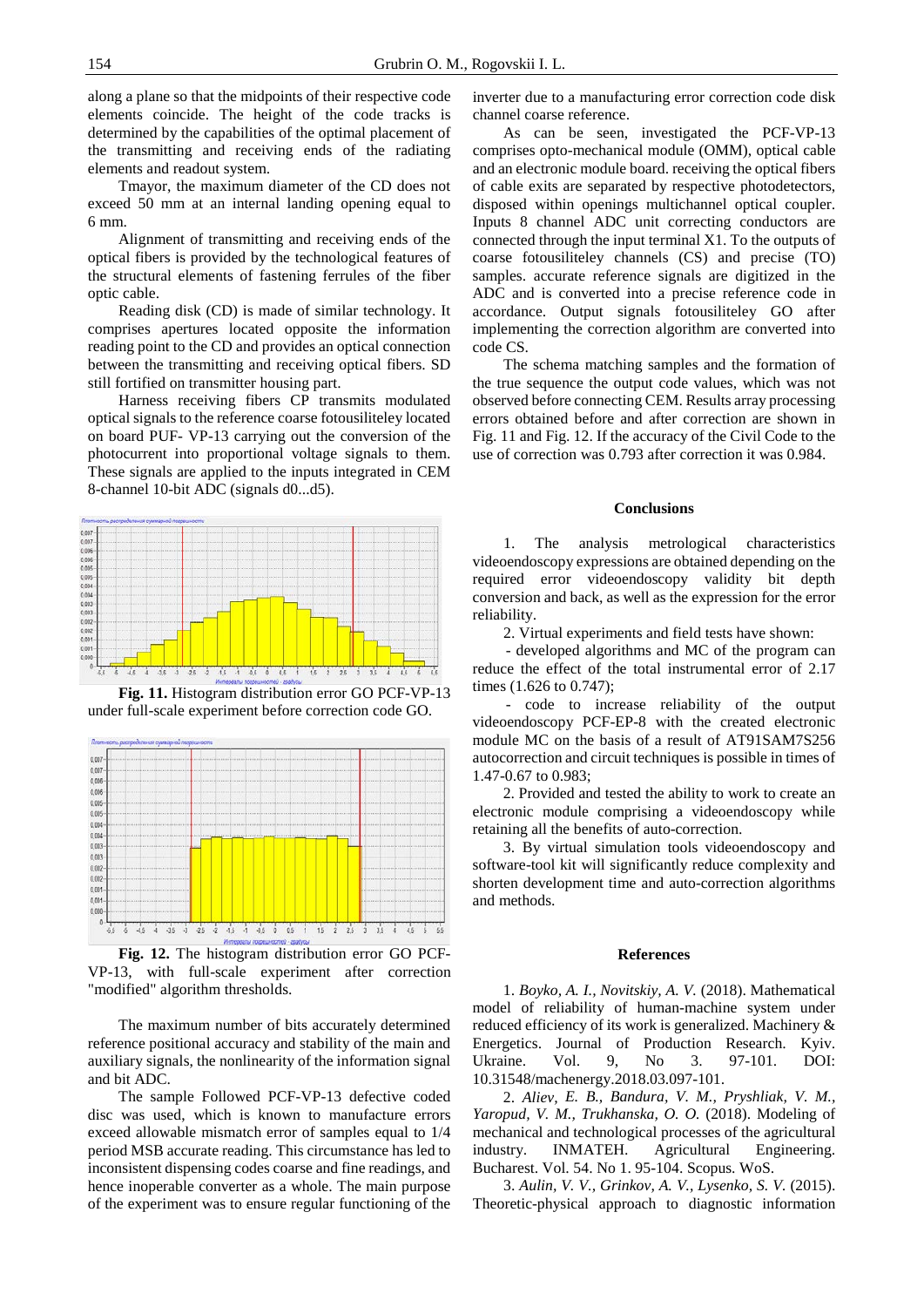about the technical condition of units of mobile agricultural machinery. Bulletin of Kharkov national technical University of agriculture named Peter Vasilenko. Kharkov. Vol. 158. 252-262.

4. *Delphi* Diesel Systems. (2018). Publication №: DDNX125(EN) Delphi Diesel Aftermarket Operations UK 2. 76.

5. *Hampel, R., Kurr, D., Scbefenadcer, H.* (2015). Elektronisches Messistem zur digitalen Erfassung und Auswertung von Indikatordiagrammen. MTZ. 36. № 2. 33- 38.

6. *Gress, K. and Kushwaha, R.* (2016). Perspective on Service and Parts for Combine Harvesters. SAE Technical Paper 961782. [https://doi.org/10.4271/961782.](https://doi.org/10.4271/961782)

7. *Kalinichenko, D. Yu., Rogovskii, I. L.* (2017). Mathematical apparatus of the description of the route maintenance of combine harvesters in accordance with the detection of combinations of failures.Scientific Herald of National University of Life and Environmental Science of Ukraine. Series: Technique and energy of APK. Kiev. Vol. 275. 337-346.

8. *Rogovskii, I. L.* (2017). Conceptual framework of management system of failures of agricultural machinery. Scientific Herald of National University of Life and Environmental Science of Ukraine. Series: Technique and energy of APK. Kiev. Vol. 262. 403-411.

9. *Kalinichenko Dmytro, Rogovskii Ivan*. (2018). [Method for Determining Time of next Maintenance of](http://www.findpatent.ru/patent/247/2475854.html)  Combine Harvesters. TEKA. An International Quarterly Journal on Motorization, Vehicle Operation, Energy Efficiency and Mechanical Engineering. Lublin–Rzeszów. Vol. 18. No 1. 105-115.

10. *Kalinichenko, D. Yu., Rogovskii, I. L.* (2018). General provisions structural diagram of awp operatordiagnostician combine harvester. Machinery & Energetics. Journal of Rural Production Research. Kyiv. Vol. 9. No 2. 155-160.

11. *Kalinichenko, D. Yu., Rogovskii, I. L.* (2018). Solution to problem of recognition of combinations of defect aggregates combine harvester on basis of INS. Machinery & Energetics. Journal of Rural Production Research. Kyiv. Vol. 9, No 3. 159-168. DOI: 10.31548/machenergy.2018.03.159-168.

#### **Список літератури**

1. *Бойко А. І., Новицький А. В.* Узагальнена математична модель надійності системи «людинамашина» при зниженні ефективності її роботи. Machinery & Energetics. Journal of Production Research. Kyiv. Ukraine. 2018. Vol. 9, № 3, Р. 97–101. DOI: 10.31548/machenergy.2018.03.097-101.

2. *Aliev E. B., Bandura V. M., Pryshliak V. M., Yaropud V. M., Trukhanska O. O.* Modeling of mechanical and technological processes of the agricultural industry. INMATEH. Agricultural Engineering. Bucharest. 2018. Vol. 54. No 1. 95-104. Scopus. WoS.

3. *Аулін В. В., Гриньків А. В., Лисенко С. В.* Теоретико-фізичний підхід до діагностичної інформації про технічний стан агрегатів мобільної сільськогосподарської техніки. Вісник Харківського національного технічного університету сільського господарства імені Петра Василенка. Харків. 2015. Вип. 158. С. 252–262.

4. *Delphi* Diesel Systems. Publication №: DDNX125(EN) Delphi Diesel Aftermarket Operations UK 2. 2018. 76 p.

5. *Hampel R., Kurr D., Scbefenadcer H.* Elektronisches Messistem zur digitalen Erfassung und Auswertung von Indikatordiagrammen. MTZ. 2015. 36. № 2. P. 33–38.

6. *Gress K., Kushwaha R.* Perspective on Service and Parts for Combine Harvesters. SAE Technical Paper 961782. 2016[. https://doi.org/10.4271/961782.](https://doi.org/10.4271/961782)

7. *Kalinichenko D. Yu., Rogovskii I. L.* Mathematical apparatus of the description of the route maintenance of combine harvesters in accordance with the detection of combinations of failures.Scientific Herald of National University of Life and Environmental Science of Ukraine. Series: Technique and energy of APK. Kiev. 2017. Vol. 275. 337-346.

8. *Rogovskii I. L.* Conceptual framework of management system of failures of agricultural machinery. Scientific Herald of National University of Life and Environmental Science of Ukraine. Series: Technique and energy of APK. Kiev. 2017. Vol. 262. 403-411.

9. *Kalinichenko Dmytro, Rogovskii Ivan*. [Method for](http://www.findpatent.ru/patent/247/2475854.html)  [Determining Time of next Maintenance of C](http://www.findpatent.ru/patent/247/2475854.html)ombine Harvesters. TEKA. An International Quarterly Journal on Motorization, Vehicle Operation, Energy Efficiency and Mechanical Engineering. Lublin–Rzeszów. 2018. Vol. 18. No 1. 105-115.

10. *Kalinichenko D. Yu., Rogovskii I. L.* General provisions structural diagram of awp operatordiagnostician combine harvester. Machinery & Energetics. Journal of Rural Production Research. Kyiv. 2018. Vol. 9. No 2. 155-160. DOI: 10.31548/machenergy.2018.02.155- 160.

11. *Калініченко Д. Ю., Роговський І. Л.* Рішення завдання розпізнавання сполучень дефектів агрегатів зернозбирального комбайна на основі ШНМ. Machinery & Energetics. Journal of Rural Production Research. Kyiv. Ukraine. 2018, Vol. 9. № 3. Р. 159–168. DOI: 10.31548/machenergy.2018.03.159-168.

# ДОСТОВІРНІСТЬ ПЕРЕТВОРЕННЯ ВІДЕОЕНДОСКОПІЇ ЗЕРНОЗБИРАЛЬНИХ КОМБАЙНІВ З ВИКОРИСТАННЯМ УЗАГАЛЬНЕНОЇ МАТЕМАТИЧНОЇ МОДЕЛІ *O. М. Грубрін, І. Л. Роговський*

**Анотація.** У статті розглянуті аналітичні моделі формування процедури використання технології відеоендоскопії при оцінці показників технічного стану вузлів і механізмів зернозбиральних комбайнів. Розроблений електронний модуль для відеоендоскопії у складі 2-х відлікового перетворювача. У якості перетворювача для тестування коригуючого блоку використовувався розроблений 13-розрядний волоконно-оптичний перетворювач кута. Проведені експериментальні дослідження на установці, і підтвердили, що до корекції інструментальна похибка перевищувала 1/4 кванта старшого розряду, що дорівнює 0,703125°, і становила 1,266...1,31°. В результаті виконання алгоритму корекції коду вдалося